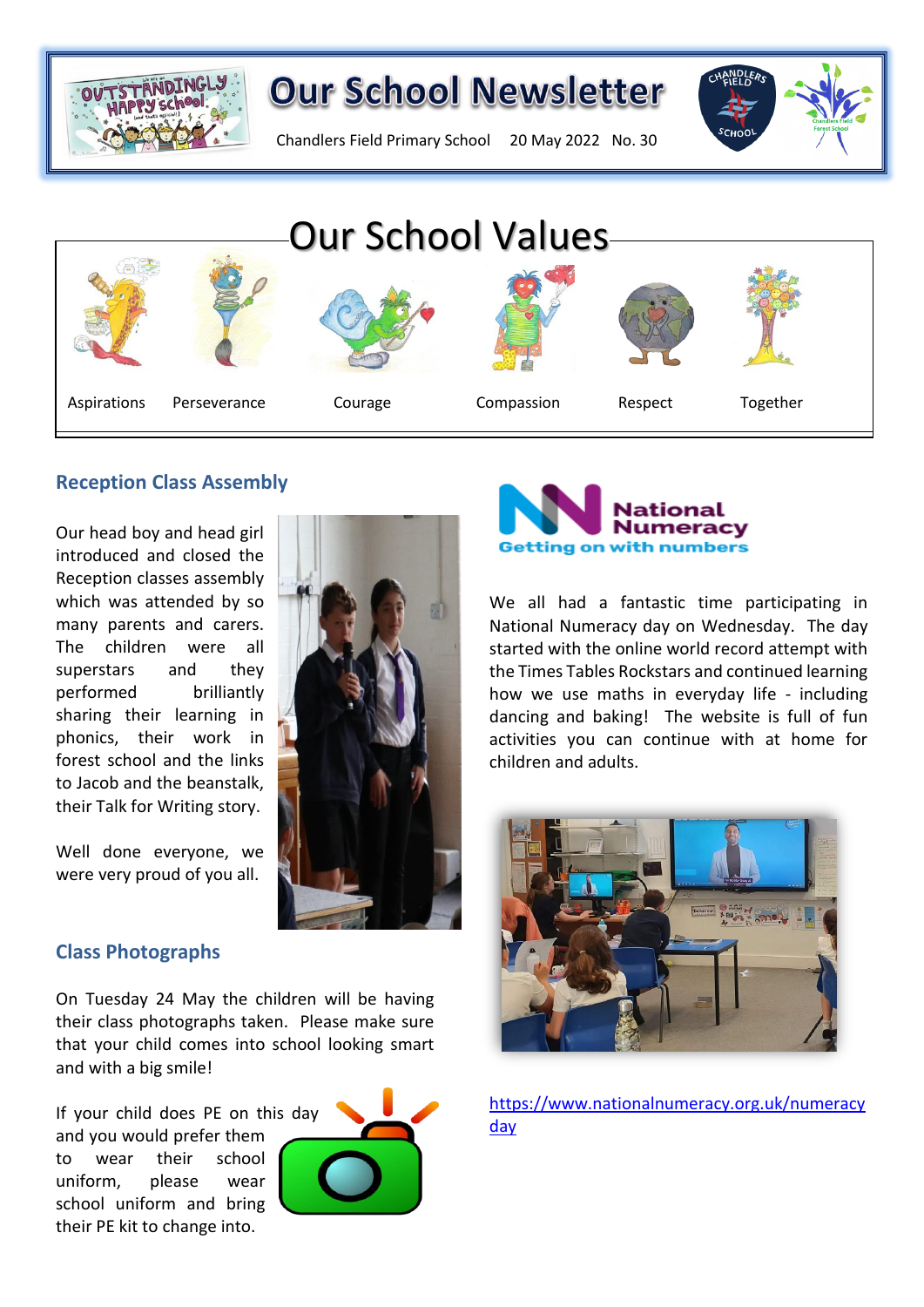

Chandlers Field Primary School 20 May 2022 No. 30



### **Listening Ears**

We were really pleased to welcome 3 new Listening Ears: Ben from Paddington, and Medina & Ana from Reception. Mr Luxon has ordered some arm bands for all the Listening Ears to allow them to be identified during playtime and everyone is looking forward to receiving them. Today we met to check in with everyone and talk about some of the best things the Listening Ears have enjoyed in their role. They were excited to tell our new Listening Ears about their experiences. The children then wrote & drew these experiences and below are some examples of their pictures & words.





Sce is they are then.<br>Half them. Serve ree is the skay. Tell a techer. Whant to Tayn the ga

 $APO$ Helppeoplo  $A B.$ 

## **Jubilee Celebrations**

A reminder to bring in a stone next week for painting and to pay the 50p contribution for ice creams in time for the celebrations on Friday.

## **Play Leaders**

We met with the Play Leaders for a check in and to ask them if they would support the Year 5 when it comes to applications for next year's Play Leaders. They will be a part of the Year 5's training and today they helpfully wrote down some examples of what it is like to be a Play Leader. We are looking forward to talking to the Year 5's after half term and encouraging our new set of Play Leaders for the next academic year.

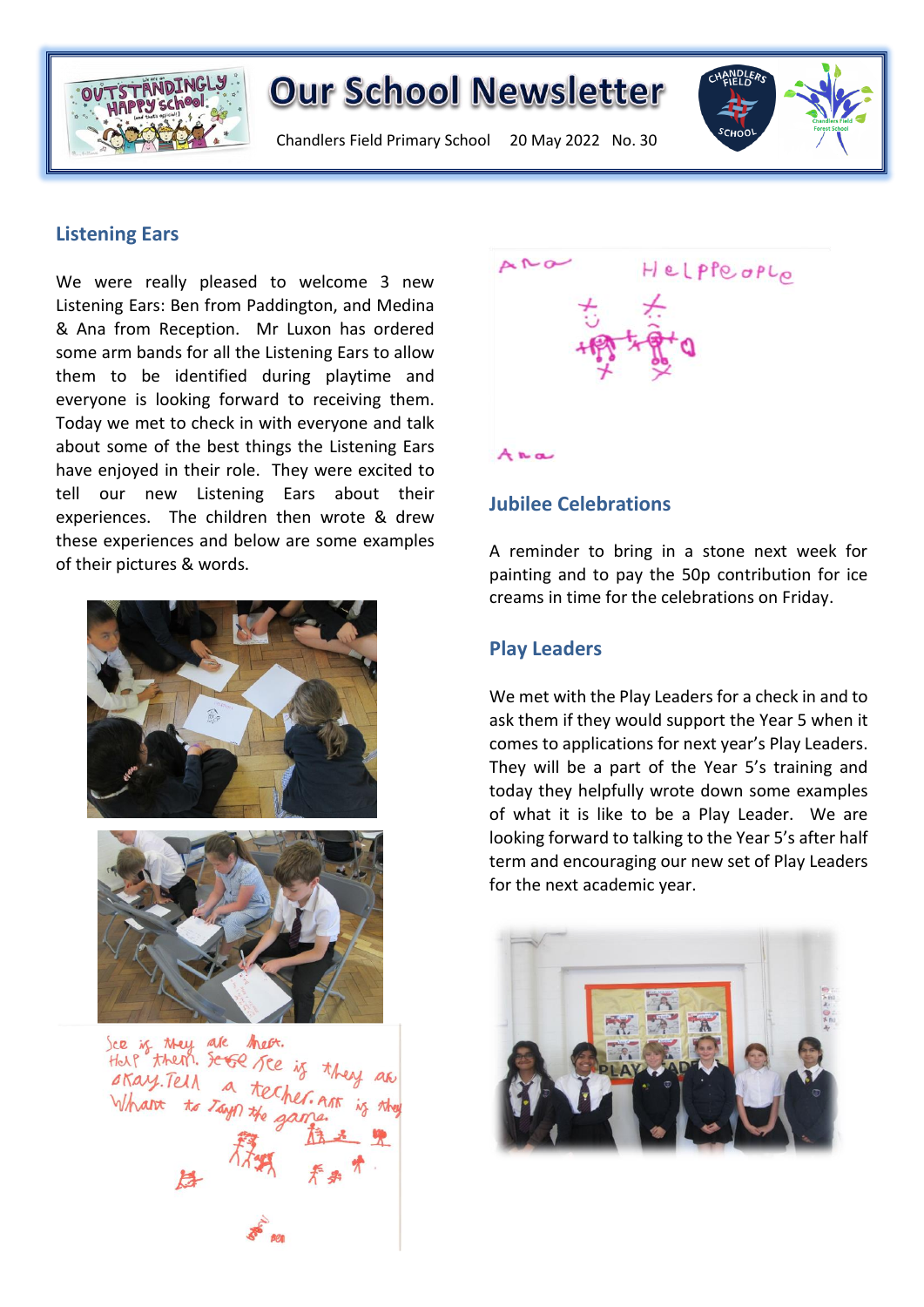

Chandlers Field Primary School 20 May 2022 No. 30



## **Refresh Cooks – Year 5**

Spaces are already filling up for the Refresh Cooks after half term. Please secure your place by registering via the parent mail that you received on Tuesday.

## **Parent Voice – Please note change of date**

What is parent Voice and why is it important?

Parent Voice **gives the school an important insight and overview from the viewpoint of the parents**.

School related matters, suggestions and comments can be heard, and it enables the school to understand the needs of its community better and become even more effective.

Our first Parent Voice drop in will be held on **Thursday 26th May at 2pm** for any parents and carers who would like to come and chat about the topic of the week. The first topic has come from comments on the parent questionnaire responses:

*Extra curricular activities – What activities do you like? What else would you like for your child? Are the current clubs too long, or too short. How much are you prepared to pay for clubs after school and school trips?*

#### *How can we get more parent helpers?*

The kettle will be on and we are looking forward to meeting with you to hear your comments and suggestions.

## **Nursery Places for September 2022 filling up quickly!**

We are now allocating nursery places for September 2022 and still have places available. If your child is 3 years old by 1 September 2022 and

you have not already applied for a place, please contact the school office as soon as possible as we are filling up quickly.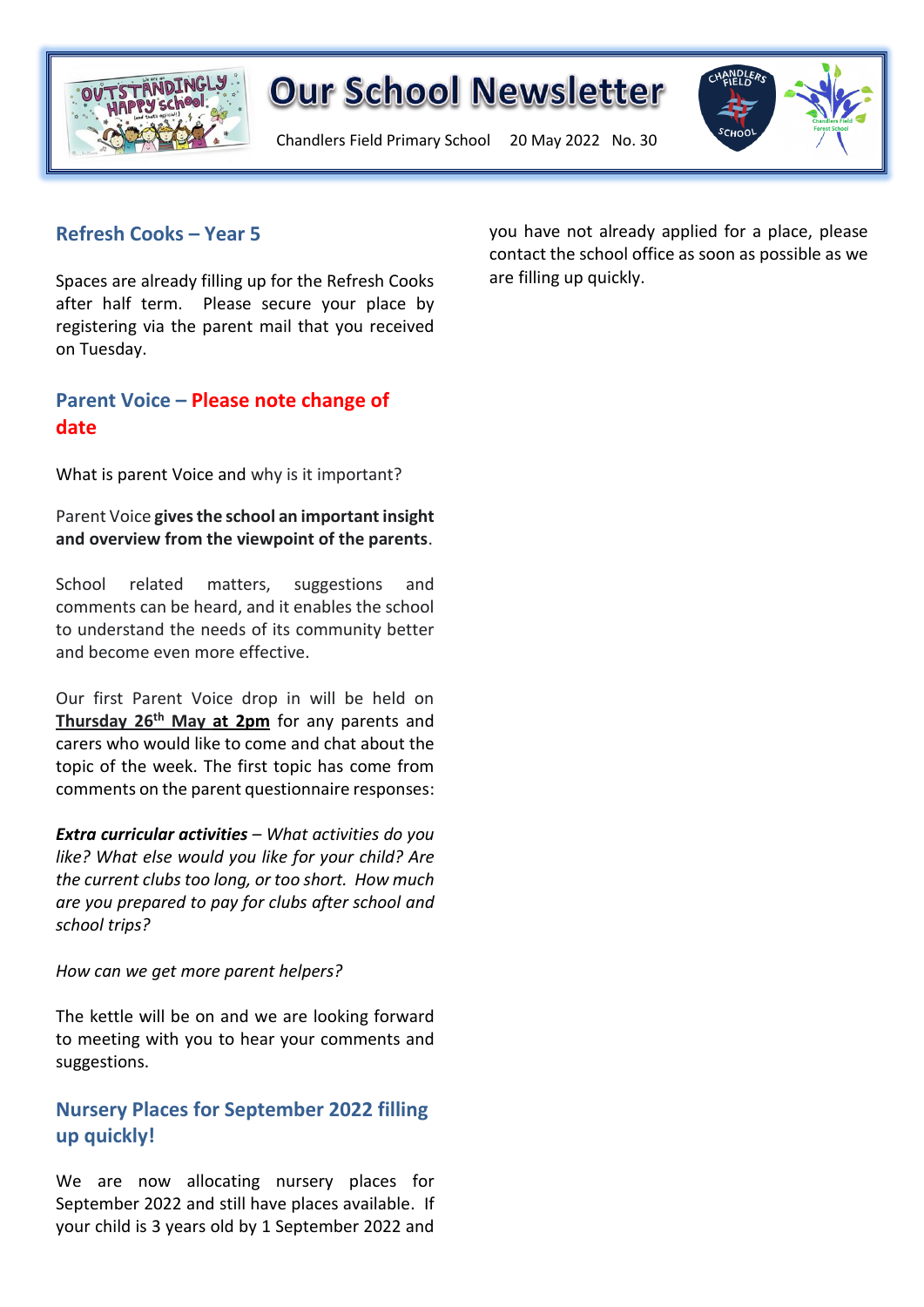

Chandlers Field Primary School 20 May 2022 No. 30



#### **Independent Learners**

| <b>Mathletics Top 10</b> |                          |               |
|--------------------------|--------------------------|---------------|
| <b>Name</b>              | <b>Class</b>             | <b>Points</b> |
| Georgi F.                | <b>Buckingham Palace</b> | 3238          |
| Jakub O.                 | <b>Bond Street</b>       | 3077          |
| Yenul W.                 | <b>Pudding Lane</b>      | 2260          |
| Sammy N.                 | <b>Hyde Park</b>         | 1520          |
| Sam G.                   | <b>Regents Park</b>      | 1500          |
| Bobby S.                 | <b>Regents Park</b>      | 1490          |
| Sebastian S.             | <b>Buckingham Palace</b> | 1430          |
| Cathy I.                 | <b>Hyde Park</b>         | 1327          |
| Calum C.                 | <b>Buckingham Palace</b> | 1242          |
| Harry M.                 | <b>Regents Park</b>      | 1200          |

| <b>Education City</b> |                    |  |
|-----------------------|--------------------|--|
| <b>Name</b>           | <b>Class</b>       |  |
| Staish N.             | Southbank          |  |
| Poppy Anne S.         | Greenwich          |  |
| Belle F.              | <b>Bond Street</b> |  |

#### **Attendance**

#### **Last week's class attendance percentages**



#### **House Points**

| <b>Wey</b>    | 1650 |
|---------------|------|
| Ember         | 1310 |
| <b>Thames</b> | 1273 |
| <b>Mole</b>   | 1159 |

#### **Dates for your diary**

| 23 May 2022  | Big School Clean Up          |  |
|--------------|------------------------------|--|
| 24 May 2022  | <b>Class Photographs</b>     |  |
| 25 May 2022  | FOCFS meeting 9.15 am        |  |
| 26 May 2022  | Parent voice drop in - 2pm   |  |
| 27 May 2022  | Queens Platinum Jubilee      |  |
|              | Event                        |  |
| 27 May 2022  | Start of "At Home"           |  |
|              | sponsorship challenge        |  |
| 27 May 2022  | Last day of half term        |  |
| 06 June 2022 | Children return to school    |  |
| 06 June 2022 | End of "At Home"             |  |
|              | sponsorship challenge        |  |
| 06 June 2022 | Anniversary of D-Day         |  |
| 06 June 2022 | 30 Days Wild begins          |  |
| 06 June 2022 | Phonics screening &          |  |
|              | multiplication tables check  |  |
| 09 June 2022 | Year 4 - Thames Young        |  |
|              | <b>Mariners Trip</b>         |  |
| 10 June 2022 | Year 3 & 4 after school cake |  |
|              | sale                         |  |
| 13 June 2022 | Feeling Good, Focus Mind,    |  |
|              | <b>Body and Spirit</b>       |  |
| 15 June 2022 | <b>Nursery Sports Day</b>    |  |
|              | 11am - Morning and & 30      |  |
|              | hour children                |  |
|              | 2.15 - Afternoon children    |  |
| 16 June 2022 | Year 6 Junior Citizen trip   |  |
| 17 June 2022 | KS1 & KS2 Sports Day         |  |
|              | (Years $1-6$ )               |  |
| 18 June 2022 | Summer Fair 12pm - 3pm       |  |
| 22 June 2022 | Windrush Day                 |  |
| 24 June 2022 | <b>Reception Sports Day</b>  |  |
| 24 June 2022 | Year 1 Group Assembly        |  |
| 24 June 2022 | Year 1 & 2 after school cake |  |
|              | sale                         |  |
| 30 June 2022 | <b>District Sports</b>       |  |
| 01 July 2022 | Reception & Nursery after    |  |
|              | school cake sale             |  |
| 06 July 2022 | <b>Celebration Event</b>     |  |
|              |                              |  |